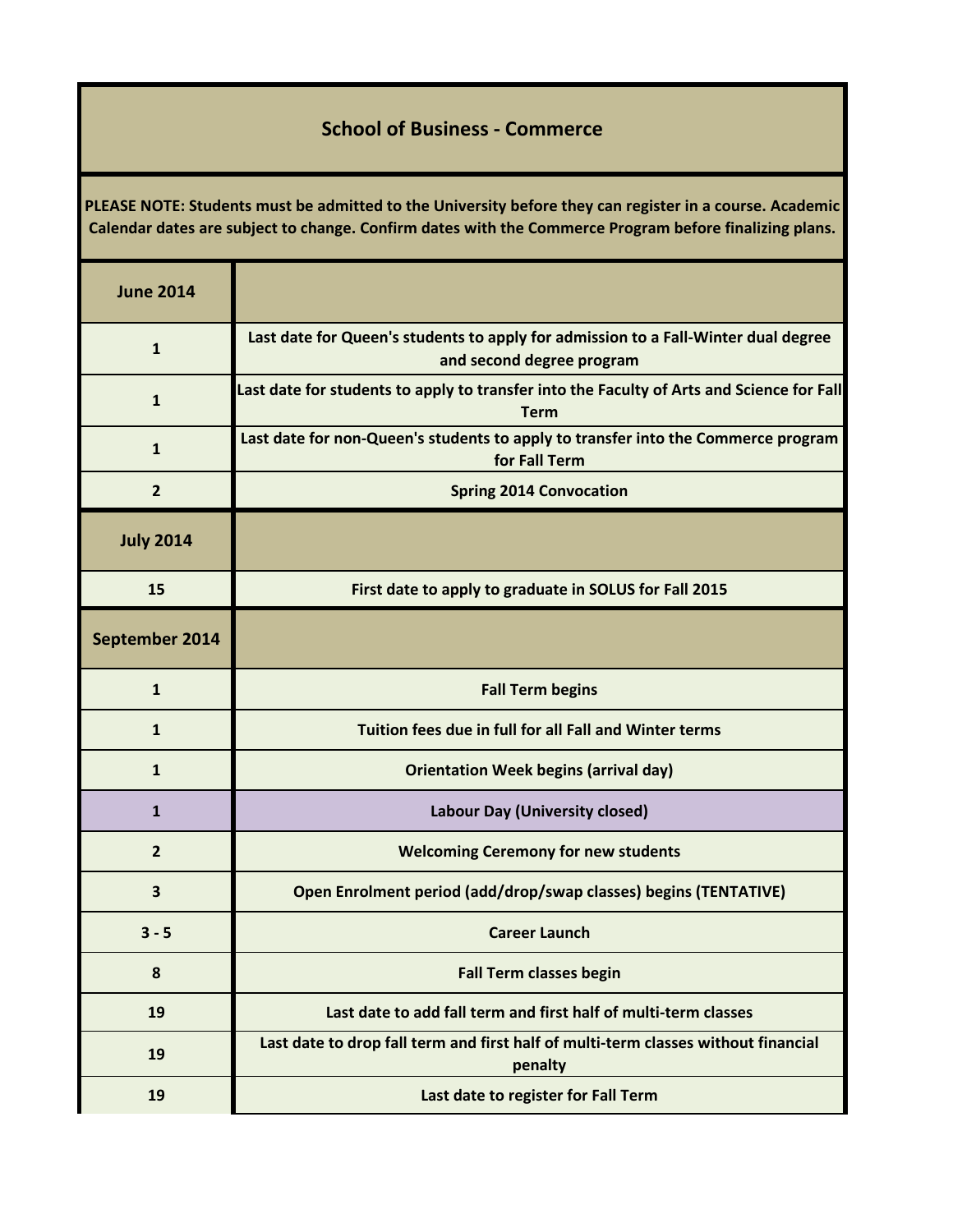| 30             | Residence, student activity and UHIP fees are due                                                                        |
|----------------|--------------------------------------------------------------------------------------------------------------------------|
| October 2014   |                                                                                                                          |
| 13             | <b>Thanksgiving Day (University closed)</b>                                                                              |
| 15             | Last date to apply for admission to Upper-Year program at the Bader International<br><b>Study Centre for Winter Term</b> |
| 16             | <b>University Day (Classes not cancelled)</b>                                                                            |
| $16 - 22$      | <b>Interview blackout dates</b>                                                                                          |
| $20 - 24$      | Mid-Term exam week for 1st and 2nd year Commerce students                                                                |
| $20 - 24$      | Commerce classes cancelled for 1st and 2nd year Commerce students only                                                   |
| 30             | Last date to apply to graduate in SOLUS for Fall 2014                                                                    |
| 31             | Last date to drop fall term classes and first half of multi-term classes without<br>academic penalty                     |
| November 2014  |                                                                                                                          |
| <b>TBA</b>     | <b>Fall Convocation (TENTATIVE)</b>                                                                                      |
|                |                                                                                                                          |
| $\overline{7}$ | Last date to apply for an official exam conflict for the December exam session                                           |
| 11             | Remembrance Day (Classes cancelled 10:30 - 11:30 a.m.)                                                                   |
| 28             | <b>Fall Term classes end</b>                                                                                             |
| 29             | <b>Fall Term pre-examination period begins</b>                                                                           |
| December 2014  |                                                                                                                          |
| $\mathbf{1}$   | First date to apply to graduate in SOLUS for Spring 2015                                                                 |
| $\mathbf{1}$   | Last date for students to apply for admission to dual degree programs for Winter<br><b>Term</b>                          |
| $\overline{2}$ | Fall Term pre-examination study period ends                                                                              |
| $3 - 18$       | Examination period for Commerce courses and Arts and Science courses for all years                                       |
| 6              | <b>Commemoration Day (all academic activities cancelled)</b>                                                             |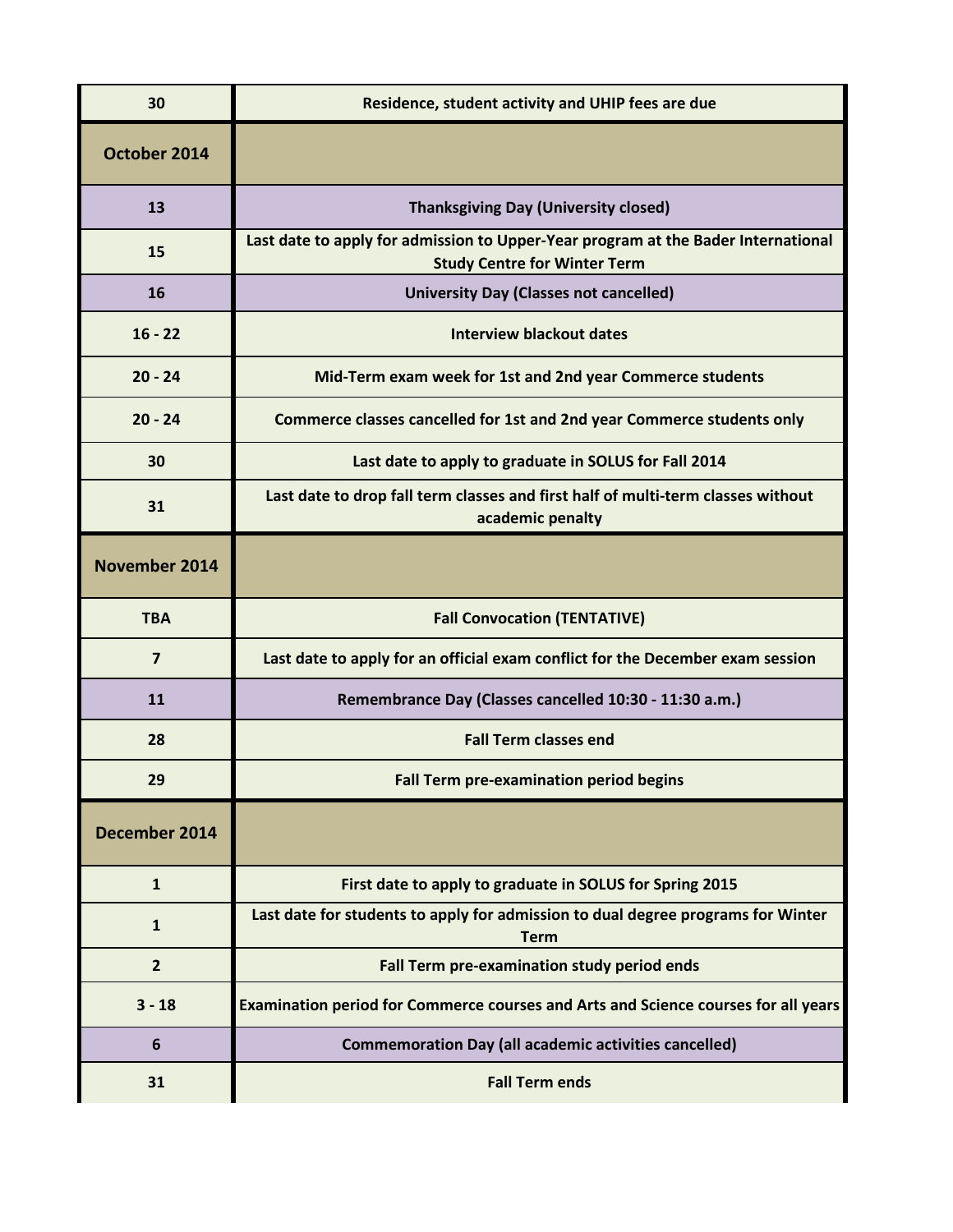| January 2015            |                                                                                                                          |
|-------------------------|--------------------------------------------------------------------------------------------------------------------------|
| $\mathbf{1}$            | New Year's Day (all classes cancelled)                                                                                   |
| 1                       | <b>Winter Term begins</b>                                                                                                |
| 5                       | Winter Term Commerce classes (all levels) begin                                                                          |
| 16                      | Last date to add / drop Winter Term and second half of multi-term classes without<br>financial penalty                   |
| <b>February 2015</b>    |                                                                                                                          |
| $9 - 13$                | Mid-Term exams for 1st and 2nd year Commerce students                                                                    |
|                         | Commerce classes cancelled for 1st and 2nd year Commerce students only                                                   |
| 16                      | <b>Family Day (all academic activities cancelled)</b>                                                                    |
| $17 - 20$               | <b>Reading Week (all classes cancelled)</b>                                                                              |
| 27                      | Last date to drop Winter Term classes                                                                                    |
| <b>March 2015</b>       |                                                                                                                          |
| $\overline{7}$          | Last day to apply for accommodation for an official exam conflict for the April exam<br>session                          |
| 15                      | Last date to apply for admission to Upper-Year program at the Bader International<br><b>Study Centre for Summer Term</b> |
| <b>April 2015</b>       |                                                                                                                          |
| $\overline{2}$          | <b>Winter Term classes end</b>                                                                                           |
| $\overline{\mathbf{3}}$ | <b>Good Friday (University closed)</b>                                                                                   |
| $4 - 8$                 | Winter study break for Commerce students                                                                                 |
| $9 - 25$                | <b>Examination period for all years</b>                                                                                  |
| 30                      | Last date to apply to graduate in SOLUS for Spring 2015                                                                  |
| 30                      | <b>Winter Term ends</b>                                                                                                  |
| <b>May 2015</b>         |                                                                                                                          |